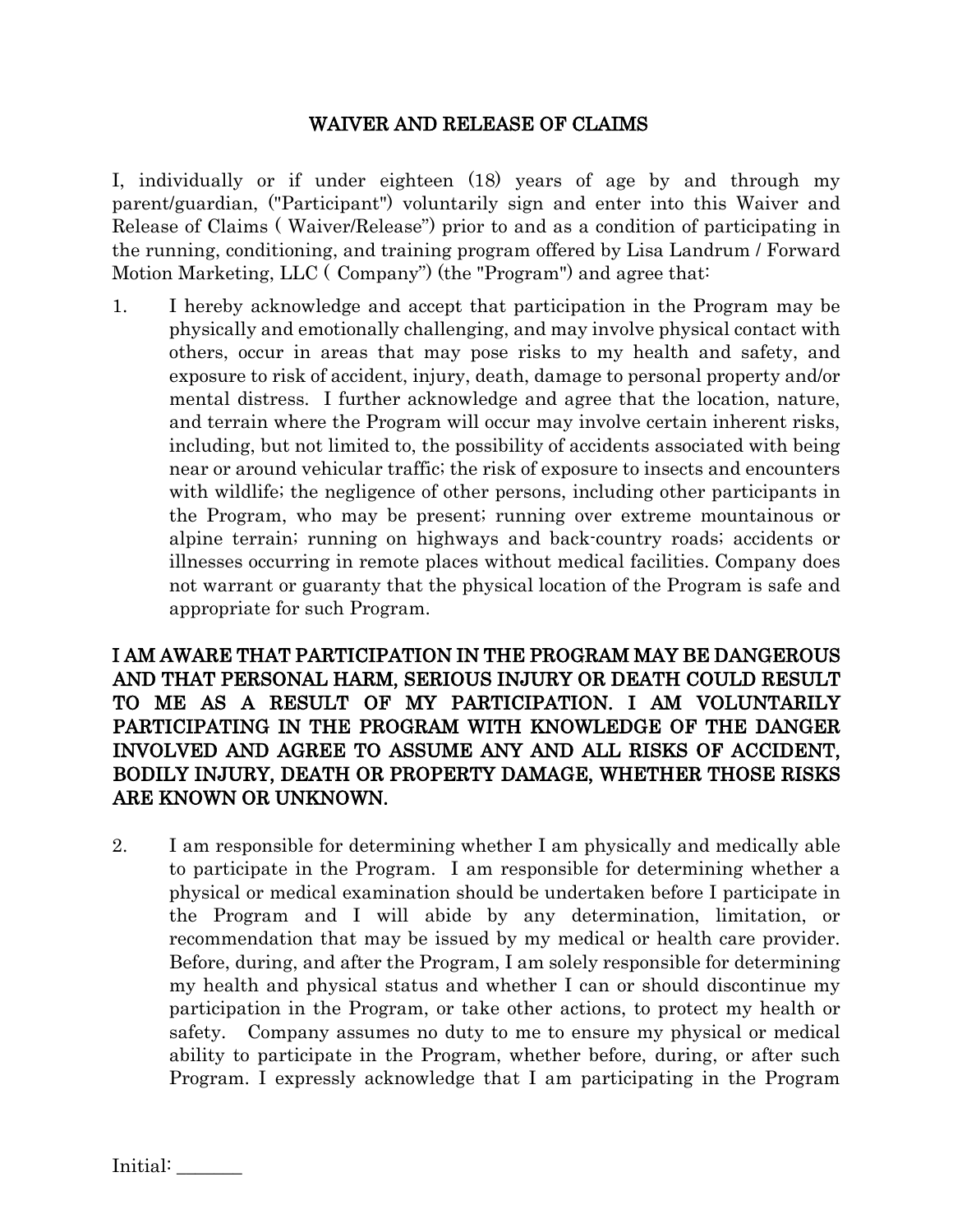voluntarily and at my own risk, taking full responsibility, legal and otherwise, for my actions.

- 3. RELEASE, WAIVER OF LIABILITY, AND INDEMNITY PROVISIONS: In consideration for being permitted to engage in the Program, I, on behalf of myself, my heirs, executors, administrators, and personal representatives and any other person(s) who may take by or through me ("Releasing Parties") hereby irrevocably, unconditionally, and forever release, acquit, discharge and agree to hold harmless COMPANY, Lisa Landrum, individually, and all of their respective directors, officers, trustees, members, managers, staff, employees, volunteers, agents, personal representatives, attorneys, successors, parents, subsidiaries, affiliates and assigns, and all other persons and entities connected with such entities, whether herein named or not ("Released Parties"), from any and all charges, actions, complaints, causes of action, claims, liabilities, obligations, promises, controversies, damages, suits, proceedings, expenses, attorney fees, and demands of any kind or nature whatsoever, known or unknown, suspected or unsuspected, whether arising out of contract, tort, strict liability, or otherwise, whether currently existing or arising, occurring or accruing in the future, based upon, arising out of, related to, or connected in any way to the Program.
- 4. I will conduct myself in a safe and reasonable manner. I will not participate in the Program while under the influence of medication, drugs or alcohol, or while suffering from any medical, health or other condition (including, but not limited to, illness or injury), that might in some manner potentially cause harm or injury to me, to another participant, or to the property of Company. I will defend and indemnify Company and Lisa Landrum, individually, and all of their respective employees, officers, directors, representatives, agents, and advisors, from and against any claim for injury, damage, or loss arising in some manner from my participation in the Program. I further acknowledge and agree that the Released Parties shall have no liability or obligation to Releasing Parties with respect to, arising from, related to, or in connection with my participation in the Program.
- 5. I represent and warrant that I, as the Participant or Participant's parent if signing as the parent of the minor participant, am eighteen (18) years of age or older, am under no legal incapacity to execute this Waiver/Release and to be bound by its terms. I have been given a full opportunity to review and analyze this Waiver/Release. I fully and completely understand all of the terms of this Waiver/Release and sign it voluntarily, freely, and knowingly. I acknowledge and agree that this is a complete RELEASE and DISCHARGE of

Initial: \_\_\_\_\_\_\_